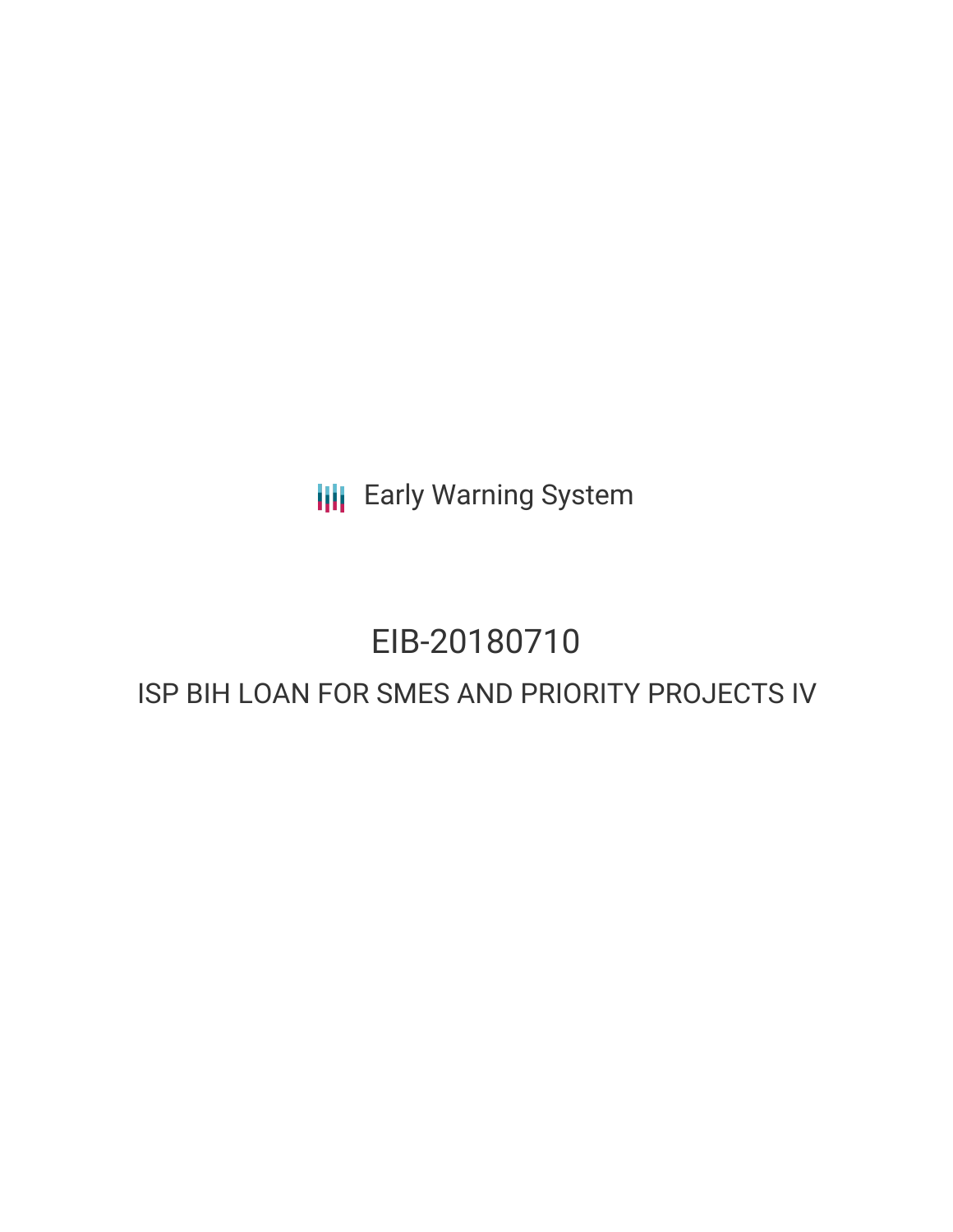

#### **Quick Facts**

| <b>Countries</b>               | Bosnia and Herzegovina                                                                                 |
|--------------------------------|--------------------------------------------------------------------------------------------------------|
| <b>Financial Institutions</b>  | European Investment Bank (EIB)                                                                         |
| <b>Status</b>                  | Approved                                                                                               |
| <b>Bank Risk Rating</b>        | U                                                                                                      |
| <b>Voting Date</b>             | 2019-12-18                                                                                             |
| <b>Borrower</b>                | INTESA SANPAOLO BANKA DD BOSNA I HERCEGOVINA                                                           |
| <b>Sectors</b>                 | Agriculture and Forestry, Climate and Environment, Energy, Finance, Industry and Trade, Infrastructure |
| <b>Investment Type(s)</b>      | Loan                                                                                                   |
| <b>Investment Amount (USD)</b> | $$66.70$ million                                                                                       |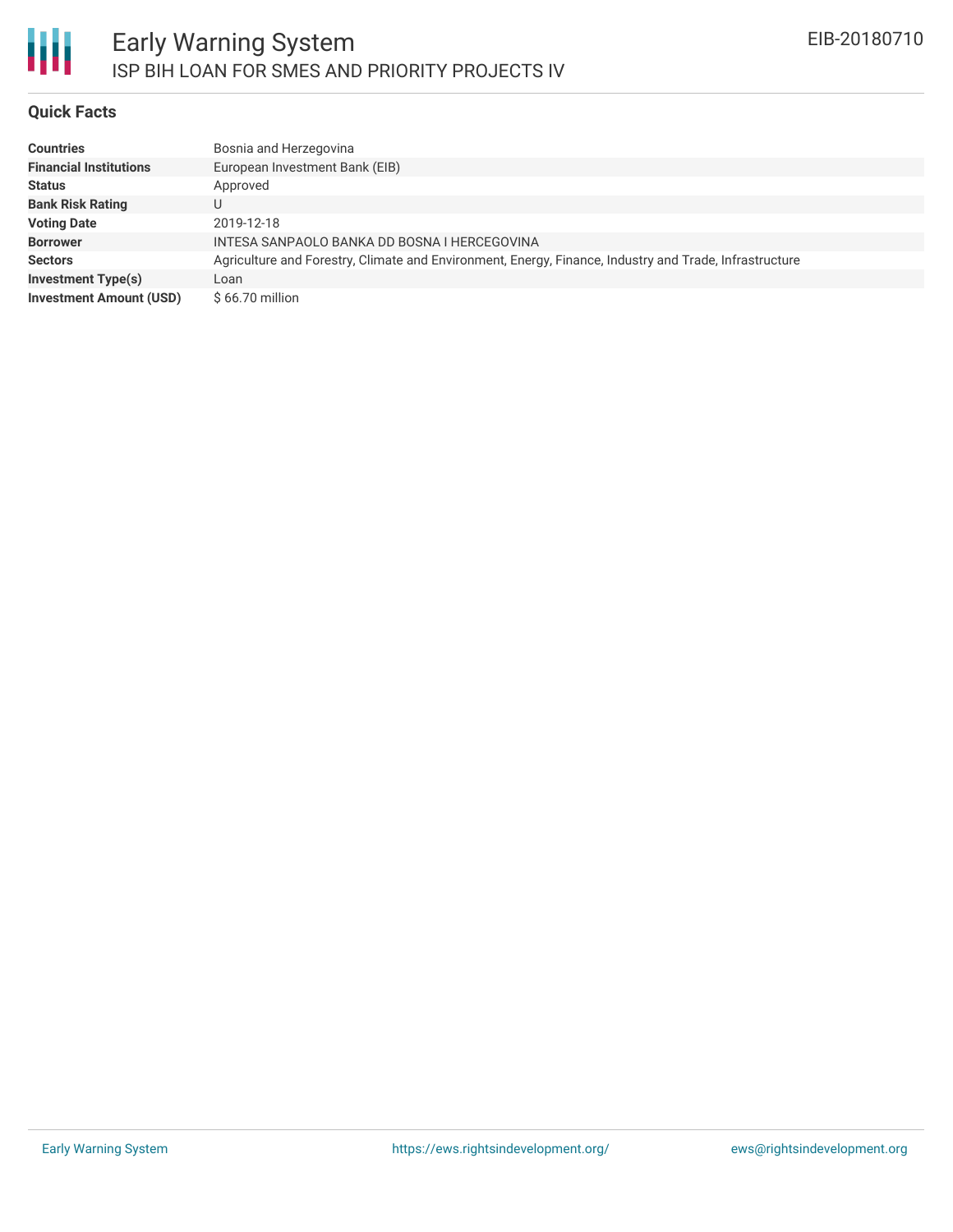

#### **Project Description**

Ш

According to the Bank's website, this project provides financing for small and medium-scale projects promoted by small and medium-sized enterprises (SMEs) and mid-caps in the sectors of industry, tourism, services, and agriculture or by local authorities in the fields of environmental protection, energy efficiency, knowledge economy, and infrastructure.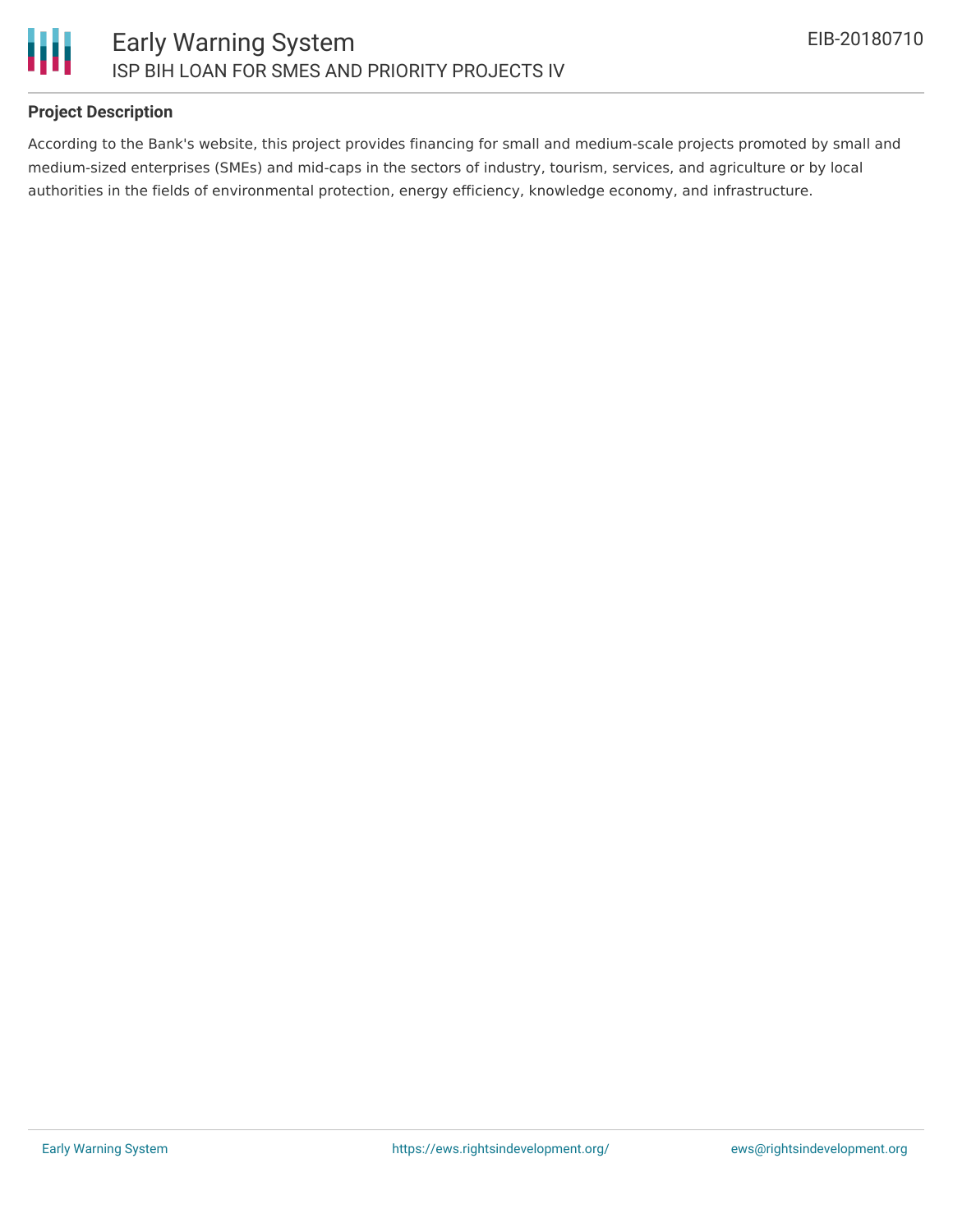

#### **Investment Description**

European Investment Bank (EIB)